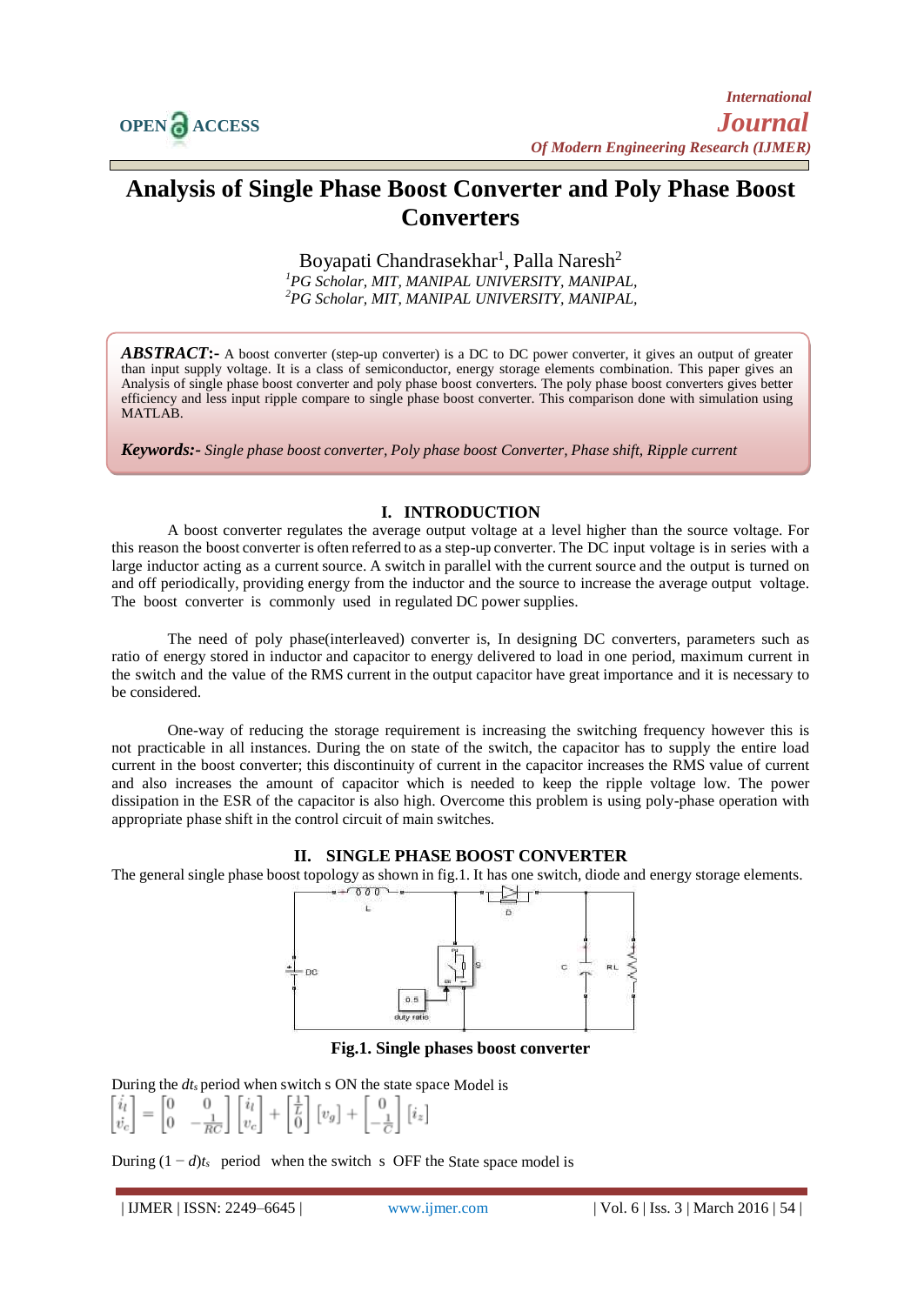$$
\begin{bmatrix} \dot{i}_l \\ \dot{v}_c \end{bmatrix} = \begin{bmatrix} 0 & -\frac{1}{\underline{V}} \\ \frac{1}{C} & -\frac{1}{\underline{R}C} \end{bmatrix} \begin{bmatrix} i_l \\ v_c \end{bmatrix} + \begin{bmatrix} \frac{1}{\underline{L}} \\ 0 \end{bmatrix} \begin{bmatrix} v_g \end{bmatrix} + \begin{bmatrix} 0 \\ -\frac{1}{C} \end{bmatrix} \begin{bmatrix} i_z \end{bmatrix}
$$

we can represent the load as constant current load and assume that as  $i_z$ , in  $dt_s$  time period the capacitor support to the load and (1 − *d*)*t<sup>s</sup>* time period inductor and source support to the load. In closed loop output voltage of the converter is constant, if the load increases are decreases the current  $i<sub>z</sub>$  will vary and maintain constant to get desired output voltage. Consider  $i<sub>z</sub>$  is also one of the control input.  $i<sub>g</sub>$  is an output when we are taking the DC source as output of the bridge, *ig* is normally controlled in unity power factor converters.

The output state equations in both the periods it is same<br> $\begin{bmatrix} v_c \\ i_a \end{bmatrix} = \begin{bmatrix} 0 & 1 \\ 1 & 0 \end{bmatrix} \begin{bmatrix} i_l \\ v_c \end{bmatrix}$  $\begin{bmatrix} v_c \\ i_g \end{bmatrix}$ 

Averaging of state space model during  $dt_s$  and  $(1 - d)t_s$  periods, then resultant state space is averaged large signal model. It has both steady state part and the small deviation part which is away from the equilibrium state.

$$
\begin{aligned}\nd &= D + \hat{d} \\
\begin{bmatrix} \dot{i}_l \\ \dot{v}_c \end{bmatrix} &= \begin{bmatrix} 0 & -\frac{(1-d)}{L} \\ \frac{(1-d)}{C} & -\frac{1}{RC} \end{bmatrix} \begin{bmatrix} \dot{i}_l \\ v_c \end{bmatrix} + \begin{bmatrix} \frac{1}{L} \\ 0 \end{bmatrix} \begin{bmatrix} v_g \end{bmatrix} + \begin{bmatrix} 0 \\ -\frac{1}{C} \end{bmatrix} \begin{bmatrix} i_z \end{bmatrix}\n\end{aligned}
$$

Output equations after state space averaging are<br>  $\begin{bmatrix} v_c \\ i_a \end{bmatrix} = \begin{bmatrix} 0 & 1 \\ 1 & 0 \end{bmatrix} \begin{bmatrix} i_l \\ v_c \end{bmatrix} + \begin{bmatrix} 0 \end{bmatrix} \begin{bmatrix} u \end{bmatrix}$ 

to get the steady state transfer function consider all the derivative terms are zero and the deviations are not considered  $i^{\dagger} = 0$ ,  $d^{\dagger} = 0$  similarly other deviations consider as zero

$$
\begin{bmatrix} 0 \\ 0 \end{bmatrix} = \begin{bmatrix} 0 & -\frac{(1-D)}{L} \\ s\frac{(1-D)}{C} & -\frac{1}{RC} \end{bmatrix} \begin{bmatrix} I_l \\ V_c \end{bmatrix} + \begin{bmatrix} \frac{1}{L} \\ 0 \end{bmatrix} \begin{bmatrix} \hat{V}_g \end{bmatrix} + \begin{bmatrix} 0 \\ -\frac{1}{C} \end{bmatrix} \begin{bmatrix} I_z \end{bmatrix}
$$
\n
$$
\begin{bmatrix} V_c \\ I_g \end{bmatrix} = \begin{bmatrix} 0 & 1 \\ 1 & 0 \end{bmatrix} \begin{bmatrix} I_l \\ V_c \end{bmatrix}
$$
\n
$$
v_0 = CA^{-1} \begin{bmatrix} \frac{1}{L} \\ 0 \end{bmatrix} V_g
$$

$$
\frac{\hat{v}_o(s)}{\hat{d}(s)} = \frac{v_g}{(1-D)^2} \frac{\left[1 - s \frac{L}{R(1-D)^2}\right]}{\left[1 + s \frac{L}{R(1-D)^2} + s^2 \frac{LC}{(1-D)^2}\right]}
$$

(3) The equation (4) is the transfer function of output current to duty ratio

$$
\frac{\hat{i}(s)}{\hat{d}(s)} = \frac{v_g}{(1-D)^3} \frac{(2+sCR)}{[1+s\frac{L}{R(1-D)^2} + s^2 \frac{LC}{(1-D)^2}]}
$$

(4) The Simulink model of closed loop single phase b o o s t converter is



**Fig. 2. Closed loop boost converter**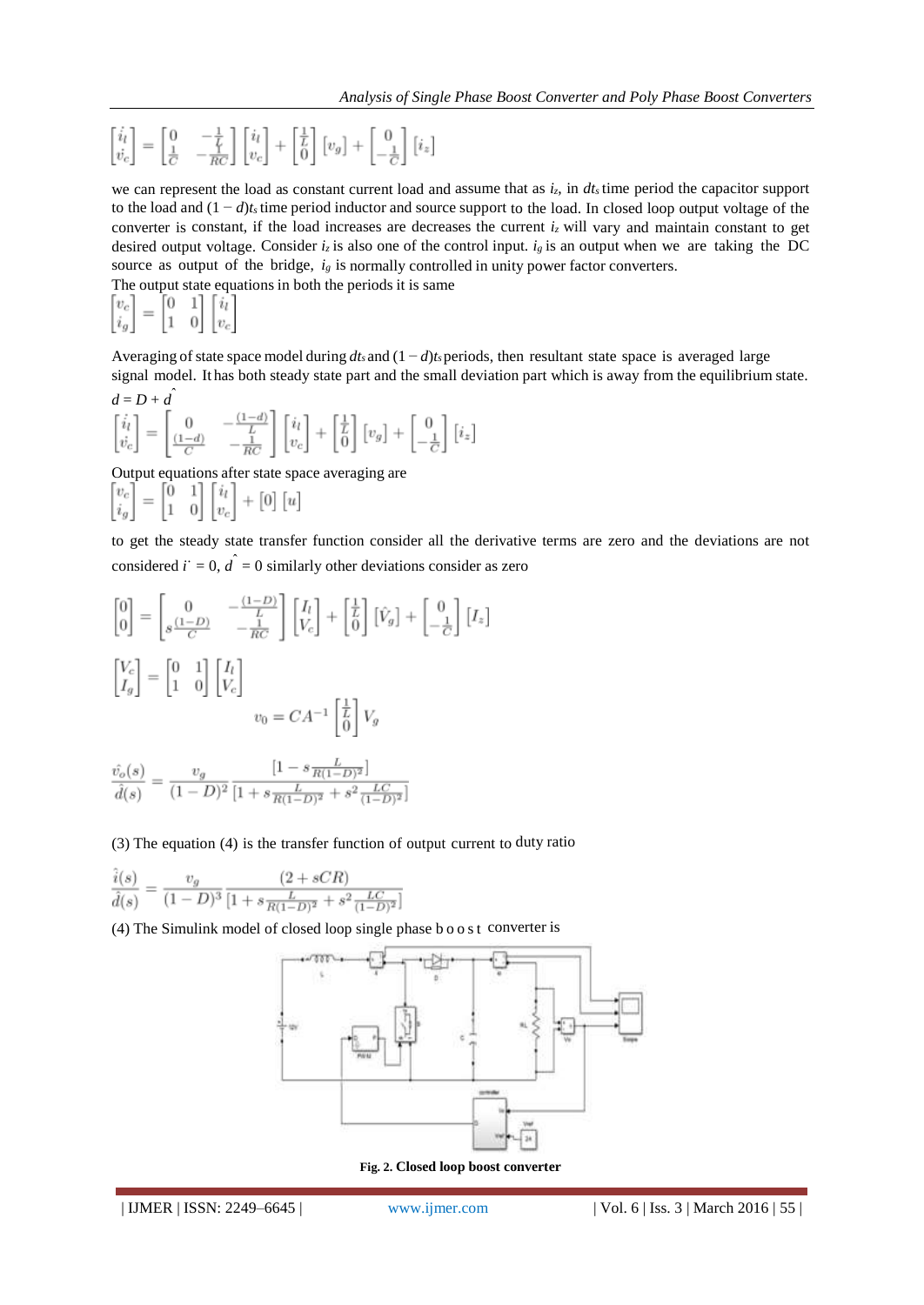The steady state T.F is Assume that  $i_z = 0$ 

(1) 
$$
\frac{V_o}{V_g} = \frac{1}{(1 - D)}
$$

The fig.2 represent the source current ripple in case of

To get the controller transfer functions considers the deviations signals and make the system to be linear

$$
\begin{aligned}\n\begin{bmatrix}\nI_l + \hat{i}_l \\
V_c + \hat{v}_c\n\end{bmatrix} &= \begin{bmatrix}\n0 & -\frac{(1 - D - d)}{L} \\
\frac{(1 - D - d)}{C} & -\frac{1}{RC}\n\end{bmatrix} \begin{bmatrix}\nI_l + \hat{i}_l \\
V_c + \hat{v}_c\n\end{bmatrix} \\
+ \begin{bmatrix}\n\frac{1}{L} & 0 \\
0 & -\frac{1}{C}\n\end{bmatrix} \begin{bmatrix}\nV_g + \hat{v}_g \\
I_z + \hat{i}_z\n\end{bmatrix} \\
\begin{bmatrix}\nV_c + \hat{v}_c \\
I_g + \hat{i}_g\n\end{bmatrix} &= \begin{bmatrix}\n0 & 1 \\
1 & 0\n\end{bmatrix} \begin{bmatrix}\nI_l + \hat{i}_l \\
V_c + \hat{v}_c\n\end{bmatrix}\n\end{aligned}
$$

State space model of signal model is

$$
\begin{bmatrix} \dot{\hat{i}}_l \\ \dot{\hat{v}}_c \end{bmatrix} = \begin{bmatrix} 0 & -\frac{(1-D)}{L} \\ \frac{(1-D)}{C} & -\frac{1}{RC} \end{bmatrix} \begin{bmatrix} \hat{i}_l \\ \hat{v}_c \end{bmatrix} + \begin{bmatrix} \frac{1}{L} & 0 & \frac{v_c}{L} \\ 0 & -\frac{1}{C} & -\frac{i_l}{L} \end{bmatrix} \begin{bmatrix} v_g \\ \hat{i}_z \\ \hat{i}_z \\ \hat{d} \end{bmatrix}
$$

$$
\begin{bmatrix} \hat{v}_c \\ \hat{i}_g \end{bmatrix} = \begin{bmatrix} 0 & 1 \\ 1 & 0 \end{bmatrix} \begin{bmatrix} \hat{i}_l \\ \hat{v}_c \end{bmatrix}
$$

To get the controller transfer function output to input using

$$
Y(s) = C(sI - A)^{-1}Bu
$$

Equation (3) will gives the output control with variation of duty ratio conventional boost converter at duty ratio 0.5082

e a m

−1*Bu* (2)



**Fig. 3. Source current ripple in boost**

The output voltage with the variation of input voltage according to controller will change the duty ratio, so the output is almost constant with the specified ripple. Typical values are  $V_i n = 12$ ,  $v_o = 24v$ 



**Fig. 4. Input voltage, duty ratio, output voltage** III. TWO PHASE BOOST CONVERTER

Two-phase boost converter shown in fig.5, it has a 180 degree phase shift in both the switches. Consider the required output voltage is 24V and the load is 24ohms, so that the output current is 1A. The inductor current and source current is same the magnitude of average current flowing through the inductor is 2A. The two phase interleaved boost converter source current ripple is less compare with single phase boost converter. The source current ripple of two phase interleaved boost converter is shown in fig.6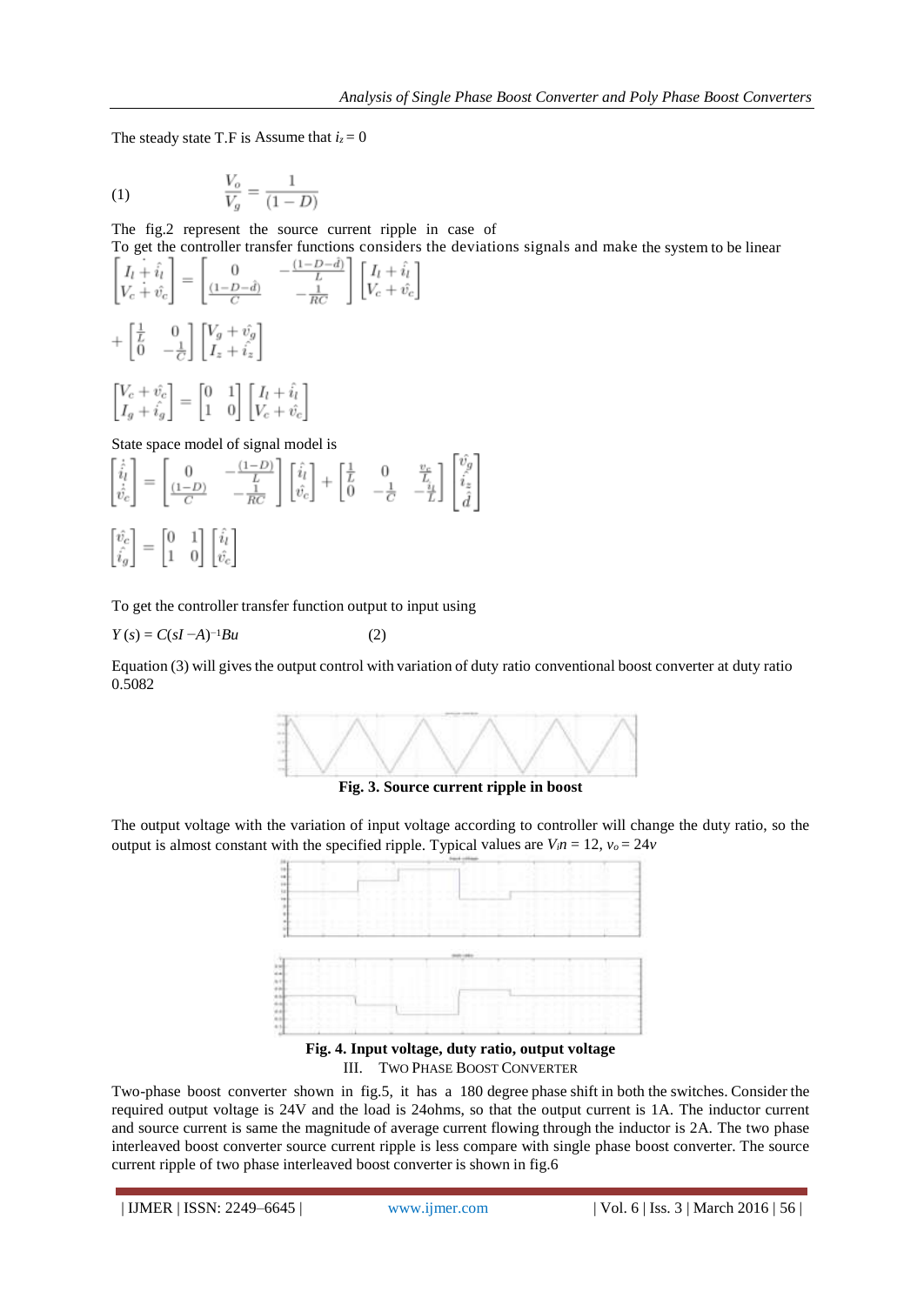

The inductor current ripples they are 180 degree phase shift they cancel and produce zero ripple at 0.5 duty ratio. In this case even though the open loop duty 0.5 the closed loop duty ratio is 0.5082 to overcome the losses and produce desired output. So input has very less ripple.

The inductor current ripple



**Fig. 7. Two-phase interleaved boot inductor current ripple**

### **IV. FOUR PHASE BOOST CONVERTER**

The four phase interleaved boost converter as shown in fig.8, it has an each switch is phase shifted 0, 90, 180, 270 degrees. In four phase interleaved boost converter source current ripple is reduced by four times compare with conventional boost converter. Switching scheme of four phase Interleaved boost is shown in the fig.9. The current flowing through the inductor in N phase interleaved converter is

(5)

$$
I_L = \frac{I}{N(1-D)}
$$



**Fig. 8. Four-phase interleaved boost converter**